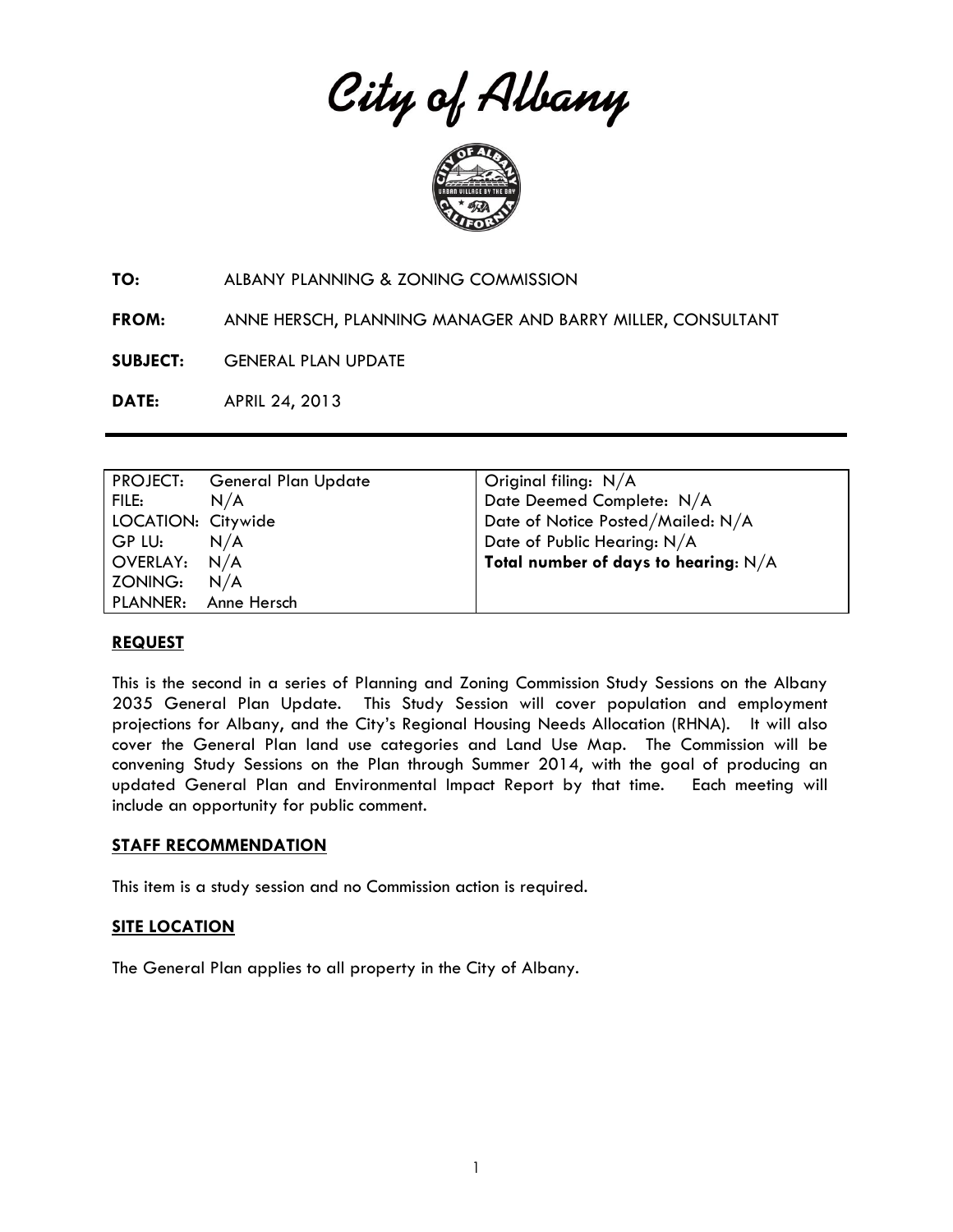# **BACKGROUND**

## **Historic Growth In Albany**

Albany grew rapidly after its incorporation, with population increasing from 808 residents in 1910 to 8,659 residents in 1930. The City's growth has been more gradual since that time. By 1960, the population was 14,804.

The table below shows population growth between 1960 and 2010. It is notable that population declined (due to falling household size) between 1960 and 1970, increased very slowly between 1970 and 2000, and increased fairly significantly (12.7%) between 2000 and 2010.

The Census indicates that Albany gained 2,095 residents between 2000 and 2010. This is partially a function of increasing average household sizes (2.34 in 2000 and 2.49 in 2010), and partially because of new construction (641 units added between 2000 and 2010 according to the Census, which much of that gain associated with UC Village).

| Albany's Population, 1960-2010 |        |        |        |          |        |          |
|--------------------------------|--------|--------|--------|----------|--------|----------|
| Year                           | 1960   | 1970   | 1980   | 1990.    | 2000   | 2010     |
| <b>Population</b>              | 14,804 | 14,674 | 15,130 | 16,327   | 16.444 | 18,539   |
| 10-year Change                 |        | $-130$ | $+456$ | $+1.197$ | $+117$ | $+2,095$ |

*Source: US Census, 1960-2010*

In 2010, the Census counted 7,889 housing units in the City. As noted above, this represented an increase of 641 units over 2000. By contrast, the Census indicated the number of units in Albany declined between 1990 (7,468 units) and 2000 (7,248 units). The 2010 Census indicated the City's housing stock included:

- 4,295 single family homes (55%)
- $\bullet$  897 units in 2-4 unit buildings (11%)
- $2,619$  units in buildings with  $5+$  units (33%)
- 22 "other" units  $($  < 1\%)

The Census counted 7,401 households in Albany in 2010, an increase of 390 households over 2000 (7,011). The vacancy rate was 6.2%, with 488 vacant units. This was a significant increase from the vacancy rate in 2000, when only 237 units were vacant (3.3%).

There are varying estimates of the number of jobs in the City. The Association of Bay Area Governments (ABAG) does periodic forecasts of population, households, and employment. Their forecasts indicate Albany had 3,962 jobs in 1980, 4,680 jobs in 1990, and 5,190 jobs in 2000. For 2010, there are discrepancies in the jobs estimates between Projections 2009 and the projections being used for ABAG's new regional plan (Plan Bay Area). Projections 2009 (approved by ABAG in 2009) indicates Albany was expected to have 5,030 jobs in 2010. The Plan Bay Area forecasts (May 2012) indicated the City had 4,210 jobs in 2010.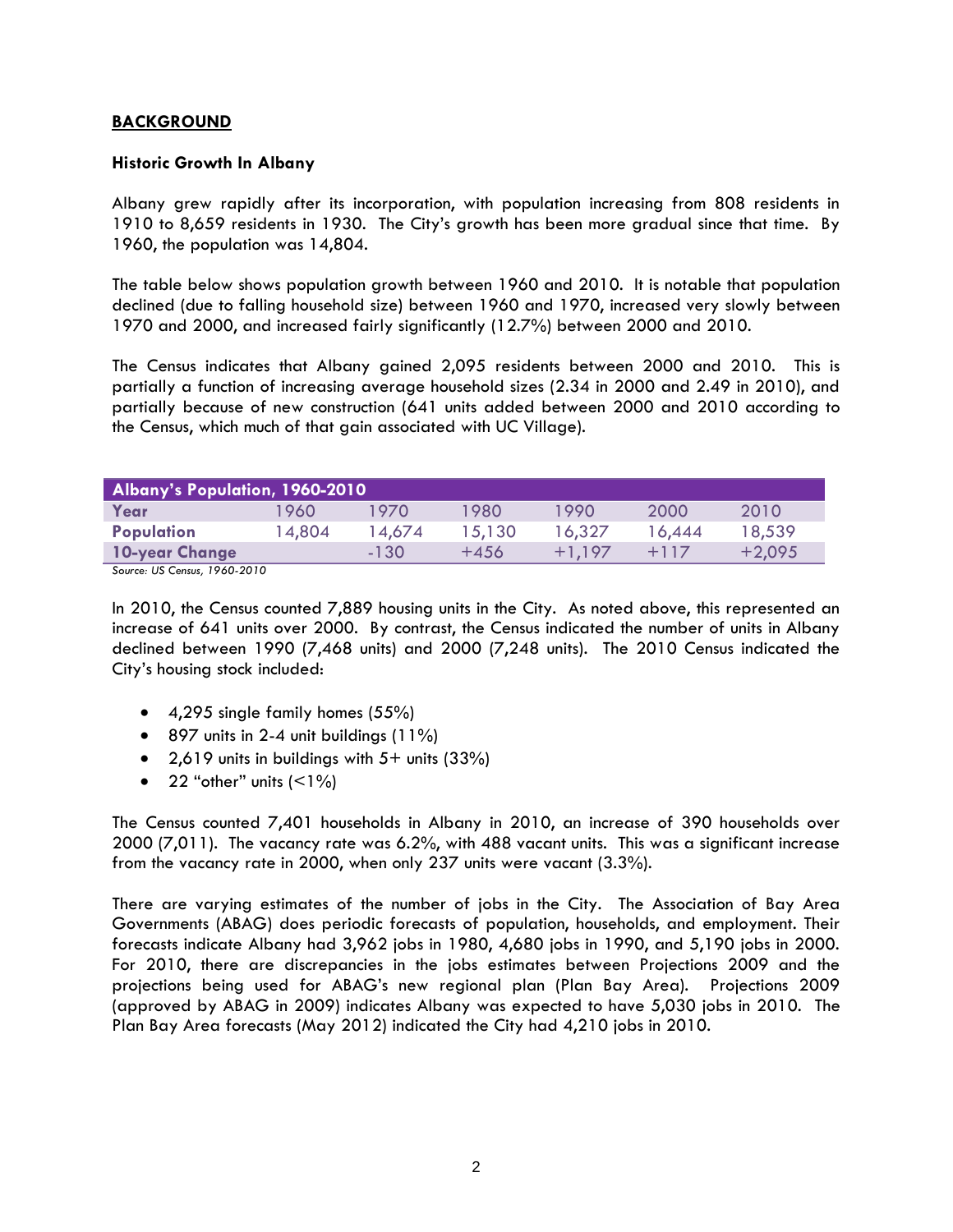## **Forecasts**

ABAG's current forecasts were prepared to provide a foundation for "Plan Bay Area", a new regional planning document intended to comply with state mandates set by SB 375. SB 375 requires California's metropolitan areas to prepare regional plans which help the state meet its greenhouse gas reduction targets by promoting more compact, sustainable development patterns. Because Plan Bay Area has not yet been officially adopted, the forecasts are still considered preliminary. The "official" forecast continues to be Projections 2009, adopted in August 2009.

Forecasts for Albany from Projections 2009 and Plan Bay Area are shown below. The forecasts include a 2010 start date (e.g., "baseline"). A 2035 horizon year was used for Projections 2009, and a 2040 horizon year was used for the Plan Bay Area forecasts. The Projections 2009 forecasts cover population, households, and employment. The Plan Bay Area forecasts cover housing units, households, and employment, but not population.

| Albany's Forecasts, 2010-2040  |           |           |           |                   |            |  |
|--------------------------------|-----------|-----------|-----------|-------------------|------------|--|
|                                | 2010      | 2035      | 2040      | <b>Net Change</b> | % Increase |  |
| <b>PROJECTIONS 2009</b>        |           |           |           |                   |            |  |
| <b>Population</b>              | 16,900    | 19,300    | --        | 2,400             | 14.2%      |  |
| <b>Housing Units</b>           | <b>NA</b> | <b>NA</b> | <b>NA</b> | <b>NA</b>         | <b>NA</b>  |  |
| <b>Households</b>              | 7,150     | 8,080     | --        | 930               | 13.0%      |  |
| <b>Employment</b>              | 5,030     | 5,580     | --        | 550               | 10.9%      |  |
| <b>PLAN BAY AREA FORECASTS</b> |           |           |           |                   |            |  |
| <b>Population</b>              | <b>NA</b> | <b>NA</b> | <b>NA</b> | <b>NA</b>         | <b>NA</b>  |  |
| <b>Housing Units</b>           | 7,890     | $- -$     | 9,060     | 1,170             | 14.8%      |  |
| <b>Households</b>              | 7,400     | a an      | 8,470     | 1,070             | 14.5%      |  |
| <b>Employment</b>              | 4,210     | --        | 5,610     | 1,400             | 33.2%      |  |

Both the Projections 2009 and Plan Bay Area forecasts show Albany growing by roughly 13-15% during the next 25-30 years. Plan Bay Area indicates 1,070 new households (1,170 housing units) and Projections 2009 indicates 930 new households.

There is much more variation in the job forecasts. Projections 2009 shows relatively slow growth, with 550 more jobs added between 2010 and 2035. The new ABAG forecasts show 1,400 new jobs between 2010 and 2040, an increase of about one-third over current employment. Some of the increase in job growth may be associated with the designation of San Pablo-Solano as a "Priority Development Area", a term used by ABAG to identify areas where more concentrated growth is expected over the coming years. The job increase may also be associated with the underlying philosophy of Plan Bay Area, which is to achieve a closer balance between the number of jobs and the number of employed residents in each city (to minimize the need for commuting).

## **Regional Housing Needs Allocation**

The ABAG forecasts are used to generate Regional Housing Needs Allocations (RHNA) for each city in the Bay Area. The RHNA is a state-mandated process intended to ensure that each city in the Bay Area plans for its "fair share" of the region's housing needs. The State determines the number of units that each region needs to provide to meet its housing needs for an eight year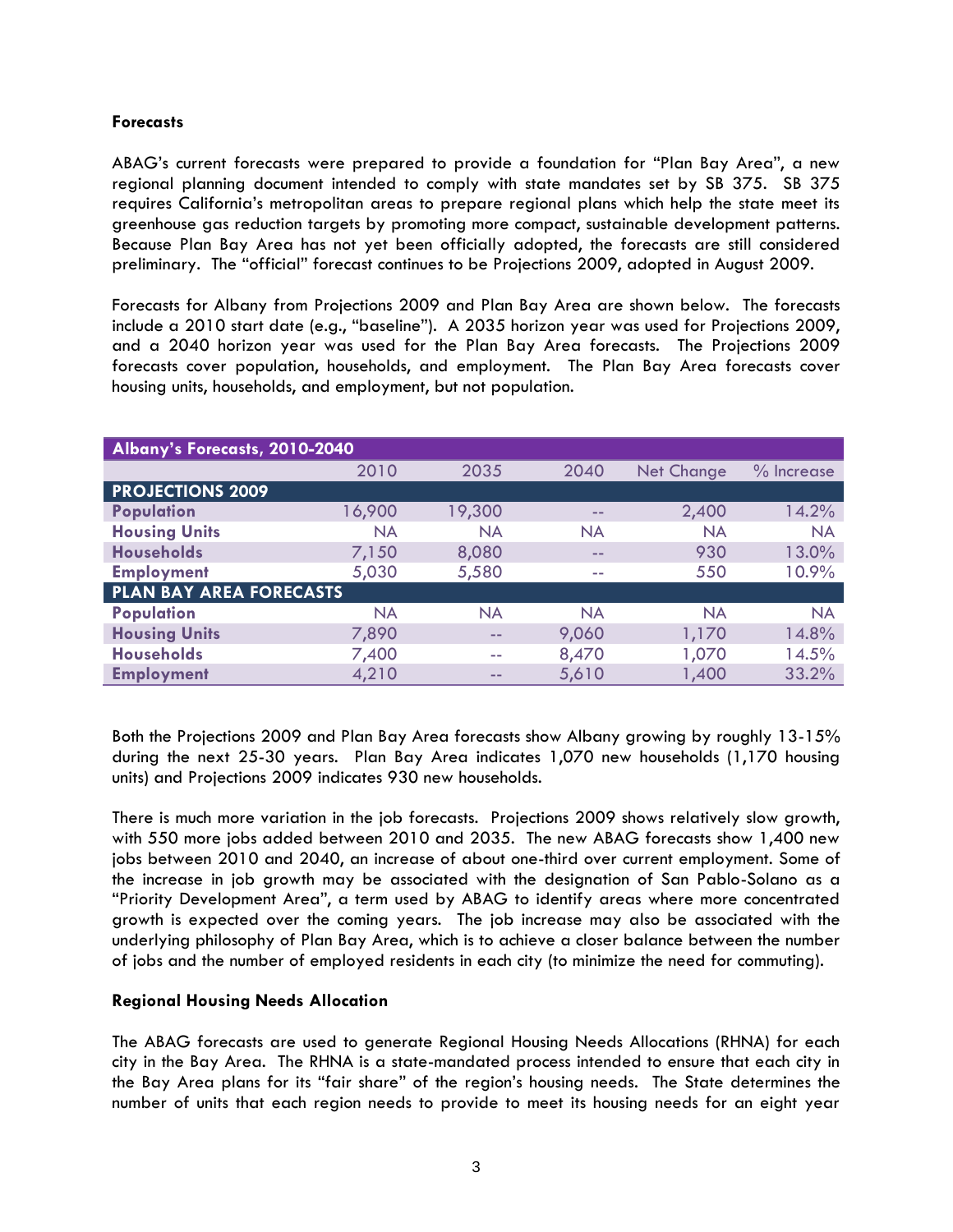period. ABAG then "assigns" those units to individual cities and counties using a formula that considers land supply, proximity to transit, projected employment growth, and other factors. The "assignment" is further broken down into income categories (very low income, low income, moderate income, and above moderate income). Cities must not only demonstrate that they have sufficient land zoned to meet their RHNA, they must also demonstrate that they have suitable sites available to meet their low and very low income housing assignments.

Cities are not required to actually build the housing units identified through the RHNA process the test as to whether a city is doing its "fair share" is simply whether it has land available for the private and non-profit sectors to build such housing within its boundaries. Cities demonstrate their compliance with this requirement through the Housing Element of their General Plans. The Housing Element must be submitted to the California Department of Housing and Community Development, where it is reviewed to ensure that it meets State criteria. Communities that are not in compliance run the risk of losing access to state and federal funds, and may be more vulnerable to lawsuits.

Albany's "assignment" for the 1999-2006, 2007-2014, and 2014-2022 RHNA cycles is shown in the table below. The 2014-2022 numbers are still preliminary, but are unlikely to change before they are adopted.

| <b>Regional Housing Needs Allocation for Albany, 1999 through 2022 (housing units)</b>                                                                             |           |           |           |  |  |
|--------------------------------------------------------------------------------------------------------------------------------------------------------------------|-----------|-----------|-----------|--|--|
|                                                                                                                                                                    | 1999-2006 | 2007-2014 | 2014-2022 |  |  |
| Very Low(*)                                                                                                                                                        | 64        | 64        | 80        |  |  |
| $Low(*)$                                                                                                                                                           | 33        | 43        | 53        |  |  |
| Moderate (*)                                                                                                                                                       | 77        | 52        | 57        |  |  |
| <b>Above Moderate (*)</b>                                                                                                                                          | 103       | 117       | 144       |  |  |
| <b>TOTAL</b>                                                                                                                                                       | 277       | 276       | 344       |  |  |
| Very Low=Less than 50% of Areawide Median; Low=50-80% of Areawide Median; Moderate=80-120% of Areawide Median; Above<br>Moderate=More than 120% of Areawide Median |           |           |           |  |  |

The RHNA assignment has implications for the General Plan, since the City must ensure that it has designated sufficient land to accommodate these units. Moreover, Albany did not have a compliant Housing Element during 1999-2006, which means it must "carry forward" the unmet need from this time period into the current cycle. In determining how many units to carry forward, the City may subtract units that were built during the 1999-2006 period.

In most cases, the "very low" and "low" portion of the RHNA is accommodated through multifamily housing. The State has determined that land must be zoned to permit at least 20 units per acre to be counted as suitable for meeting this need.<sup>1</sup> Land does not need to be "vacant" to be counted as meeting the RHNA requirement. However, if developed sites are used, the City must be able to demonstrate that they are "underutilized" and can realistically be redeveloped during the RHNA period.

Albany is presently working to receive certification of its 2007-2014 Element. The City will be submitting a revised Housing Element to the State which shows that it has sufficient capacity to meet its RHNA.

 $\overline{a}$ 

 $1$  The 20 unit per acre figure applies to cities in metropolitan areas with populations less than 25,000.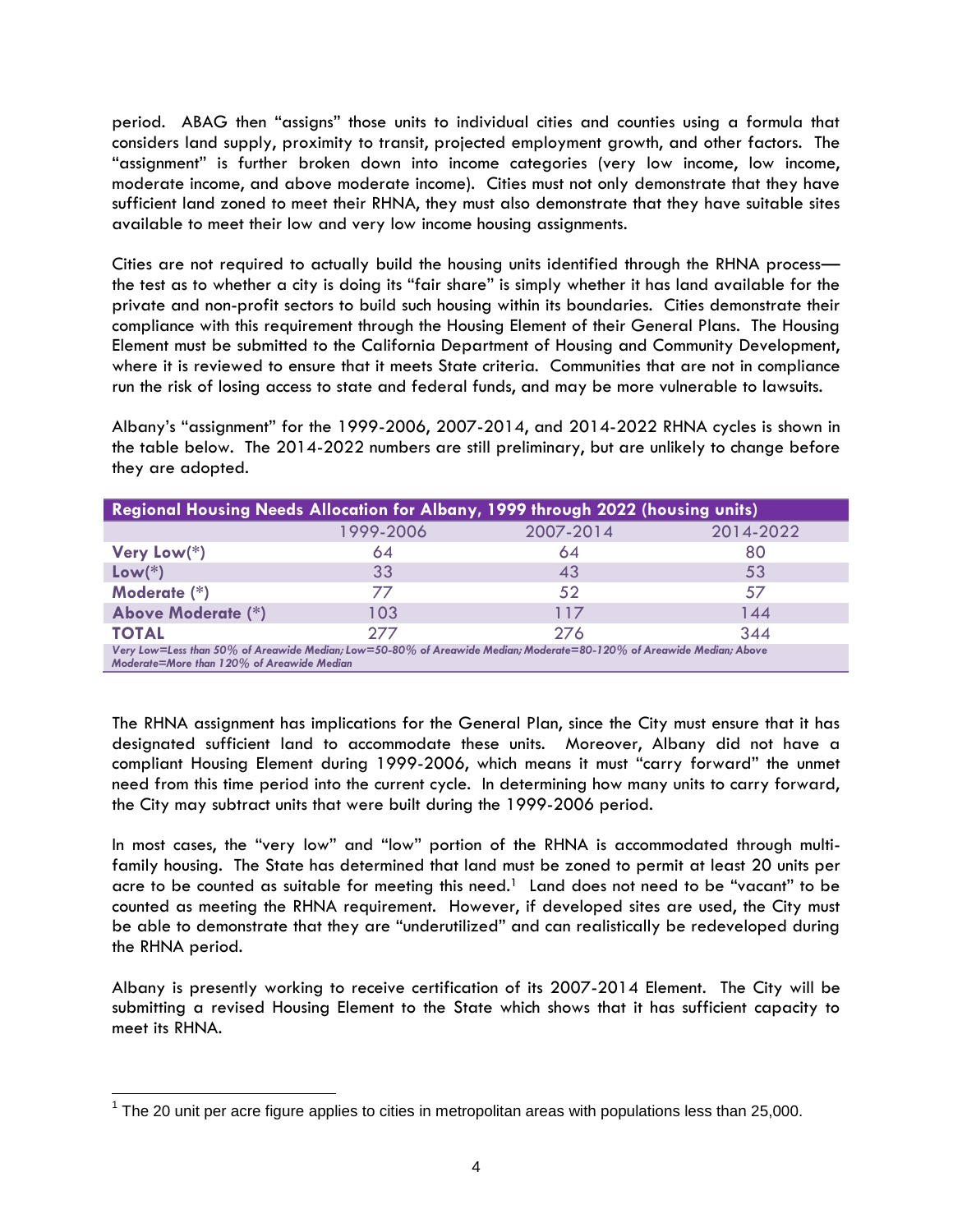## **Land Use Categories**

At the next Study Session, we will also walk the Commission through the land use categories that are currently used in the Albany General Plan. The intent of this exercise is both to familiarize commissioners with the existing "vocabulary" of the General Plan, and also to discuss whether or not existing General Plan categories need to be changed. Staff has identified a number of issues with the categories that should be addressed through the update process.

In theory, General Plan categories are used as the basis for a city's zoning regulations. General Plan categories are usually broader than zoning districts, and there are often multiple zoning districts within a given category. In Albany, there are presently a few areas where General Plan and zoning categories are not completely aligned, and there are a number of locations on the General Plan Map that do not match their zoning. These discrepancies may be rectified through a combination of General Plan changes (or "corrections") and future zoning changes.

The existing General Plan categories are described below. The descriptions below are paraphrased, and incorporate amendments to the General Plan approved in 2004

#### *Residential Categories*

Low Density Single Family Housing. Consists of single family residences at densities from 1 to 17 units per acre.

Medium Density Multi-Family Housing. Includes duplexes, and 3-6 unit apartment buildings. Ranges from 17-34 dwelling units per acre, with an average of 27 units per acre.

High Density Multi-Family Housing. Density range is 17 to 63 units per net acre, with an average of 39 units per acre.

Albany Hill Planned Residential (referred to on the General Plan Map as "Planned Development 6 du/ac" and "Planned Development 9 du/ac"). This category has been applied to Albany Hill to allow for creative residential design which responds to the natural landform and the desire to retain open space on the ridgeline. Residential density was reduced from 12-18 units per acre to a 6-9 unit per acre range through a voter initiative in 1994.

Residential Towers. This category was added through a 2004 General Plan Amendment to recognize that the existing densities at Gateview (555 Pierce) are 87 units per acre. It applies only to the 466-unit Gateview development.

#### *Commercial, Mixed Use, and Industrial Categories*

General Commercial (also called "San Pablo Avenue General Commercial"). Region-serving commercial land uses. Improvement to visual appearance and intensification of commercial uses is desired. Allowable Floor Area Ratio (FAR) is 0.95, with a 45' height limit. In 2004, this category was amended to specifically note that residential and mixed use development is allowed, with an FAR of 2.25 (and bonuses allowing up to 3.0), provided the commercial portion does not exceed 0.95. The amendment also allows multi-family housing at 1.75 FAR, provided an active ground floor activity is located along the San Pablo frontage.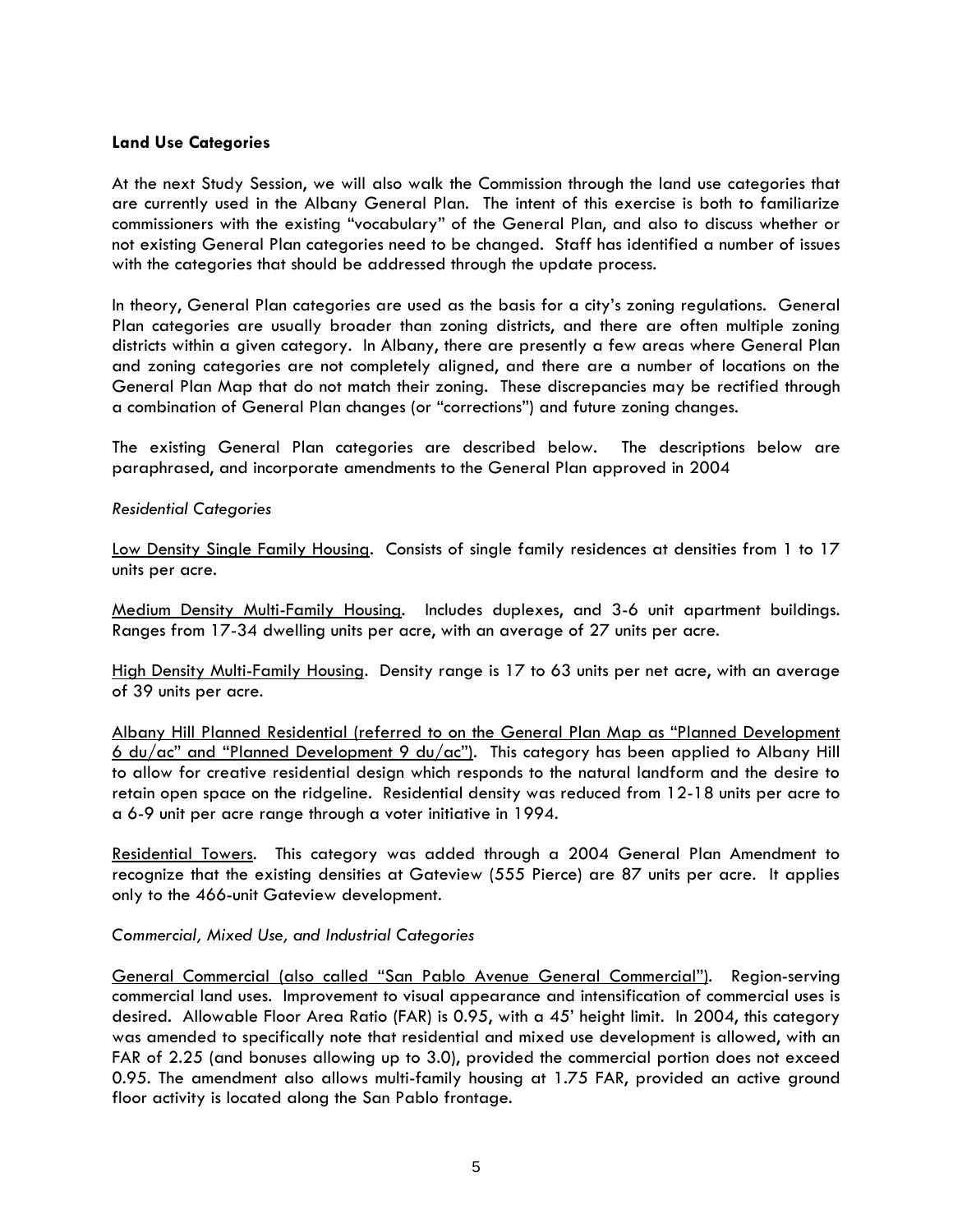Community Commercial (also called "Solano Avenue Community Commercial"). Main Street character, with a variety of local-serving retail, service, and office uses, interspersed with apartments. Recommended maximum Floor Area Ratio (FAR) is 1.25, with a 35' height limit. In 2004, this category was amended to allow mixed use development with an FAR up to 2.0, and to allow projects that are mostly residential up to an FAR of 1.25, with a note that "housing on the ground floor of the Solano Avenue frontage is not encouraged."

Planned Residential Commercial (PRC). This is intended to encourage redevelopment of existing commercial uses on the San Pablo corridor into mixed use developments typically comprised of street-level retail with high density residential uses on rear street frontages and second floors. These areas are seen as suitable for high density housing given the proximity to services and transit. In addition, PRC areas provide a transition from commercial uses on San Pablo to medium density residential uses on adjacent streets. No density range is given in the 1992 Plan.

Commercial Recreation. This designation applies to Golden Gate Fields and its environs. Although it is shown on the General Plan Map as a commercial category, it appears in the portion of the Land Use Element addressing the waterfront. A maximum FAR of 0.5 applies.

Light Industrial (also referred to as "Commercial/Service/Light Industrial"). Permits a variety of retail, repair, manufacturing, and live-work uses. Generally mapped along the railroad tracks.

In addition to the categories listed above, a 2004 General Plan amendment established the concept of commercial "nodes" around the intersections of Solano Avenue with San Pablo, Masonic, and Santa Fe. These are areas where more intense pedestrian-oriented retail and mixed use development could be considered.

## *Public Categories*

Public/Quasi-Public. Includes schools, churches, and utilities, with a maximum FAR of 0.95. The General Plan Map further calls out which  $P/Q$  parcels are City properties (City Hall, Library) and churches. A 2004 amendment added Caltrans, UP, and BART lands to this category.

In addition, three categories have been designated for the UC Village property as follows:

- Residential Recreation. Medium residential densities up to 34 units/ acre, including recreational facilities and community centers, with FAR up to 0.95 for recreational buildings.
- Residential, Recreation, Commercial. Medium residential densities up to 34 units/ acre, including recreational facilities and community centers, with FAR up to 0.95 for recreational buildings, retail, and office development.
- Residential, Commercial. Medium residential densities up to 34 units/ acre, plus retail and office development at a maximum FAR of 0.95.

The General Plan Map also identifies a category (not defined in the text) called "Research," which applies to the USDA facility.